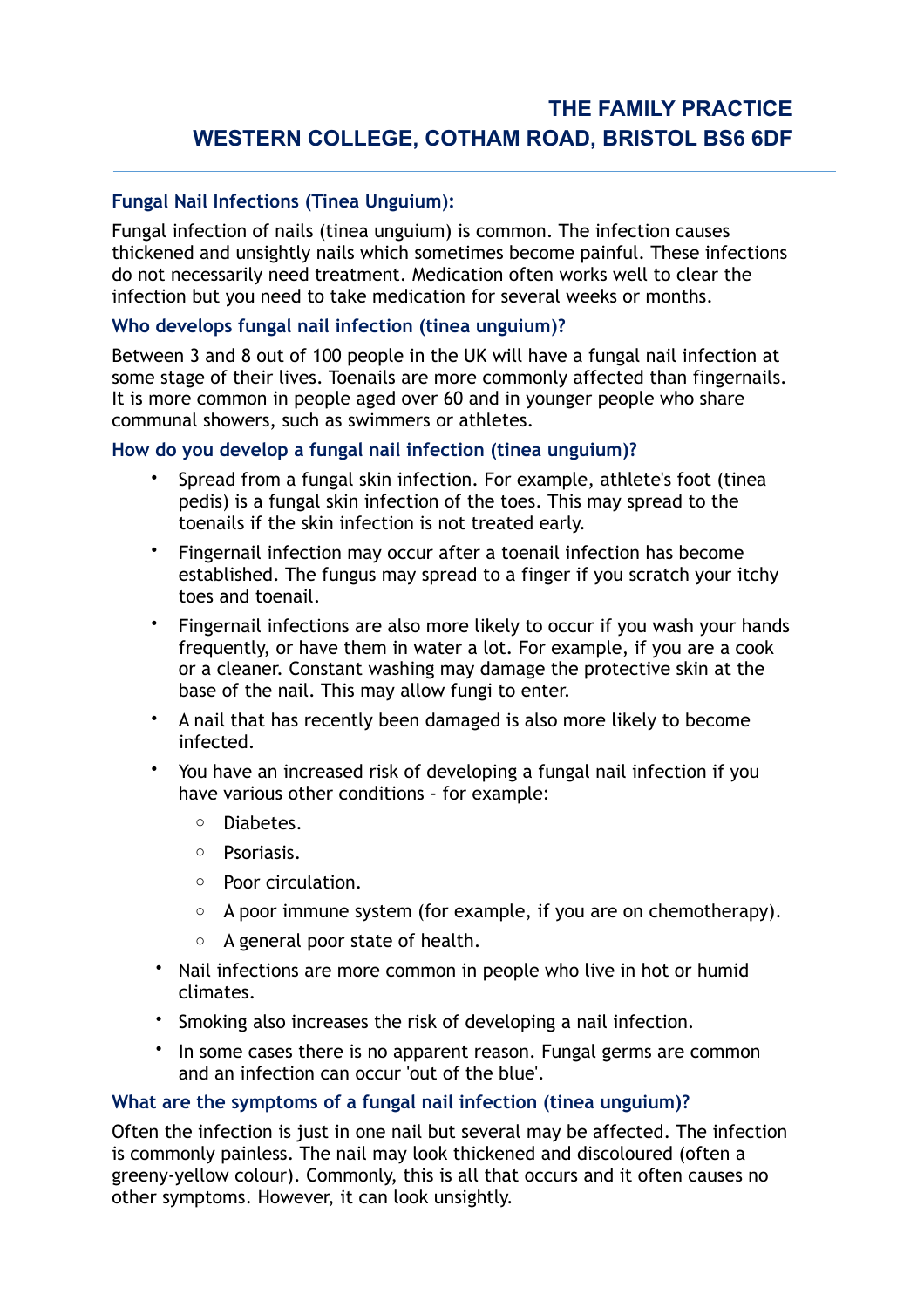Sometimes the infection becomes worse. White or yellow patches may appear where the nail has come away from the skin under the nail (the nail bed). Sometimes the whole nail comes away. The nail may become soft and crumble. Bits of nail may fall off. The skin next to the nail may be inflamed or scaly. For some people, if the nails are left untreated, the infection may eventually destroy the nail and the nail bed, and may become painful. Walking may become uncomfortable if a toenail is affected.

## **Do I need any tests?**

Other nail conditions can sometimes look like a fungal infection. Therefore, to confirm the diagnosis, a doctor will usually take a nail clipping and send it to the laboratory for testing.

# **What is the treatment for a fungal nail infection (tinea unguium)?**

# **NOT treating:**

This is an option if the infection is mild or causing no symptoms. Some people may prefer not to take treatment because:

- Treatment does not always cure the infection. Cure rates are about 60-80%.
- Treatment that clears the infection does not always restore the nail's appearance to normal.
- The antifungal medicines used for treatment need to be taken for several months - sometimes longer.
- Although rare, unpleasant side-effects sometimes occur with antifungal medicines.

The option to treat can be reviewed at a later date if the infection becomes worse or if you change your mind.

However, treatment is usually agreed if:

- Symptoms are troublesome. For example, if walking is uncomfortable due to an affected nail.
- Abnormal-looking nails cause distress.
- You have diabetes, vascular disease or a connective tissue disorder (because of a higher risk for secondary bacterial infections and cellulitis).
- The nail infection is thought to be the source of a fungal skin infection on your body.
- You have, or are likely to develop, severe problems with your immune system. For example, if you are to have certain types of cancer treatment.

## **Medication:**

**[Antifungal tablets will often clear a fungal nail infection](http://patient.info/health/antifungal-medicines)**. The medication will also clear any associated fungal skin infection, such as athlete's foot (tinea pedis). Your doctor will usually recommend one of the following two medicines. The one chosen may depend on the type of fungus causing the infection. Both of these medicines cause side-effects in a small number of people, so read the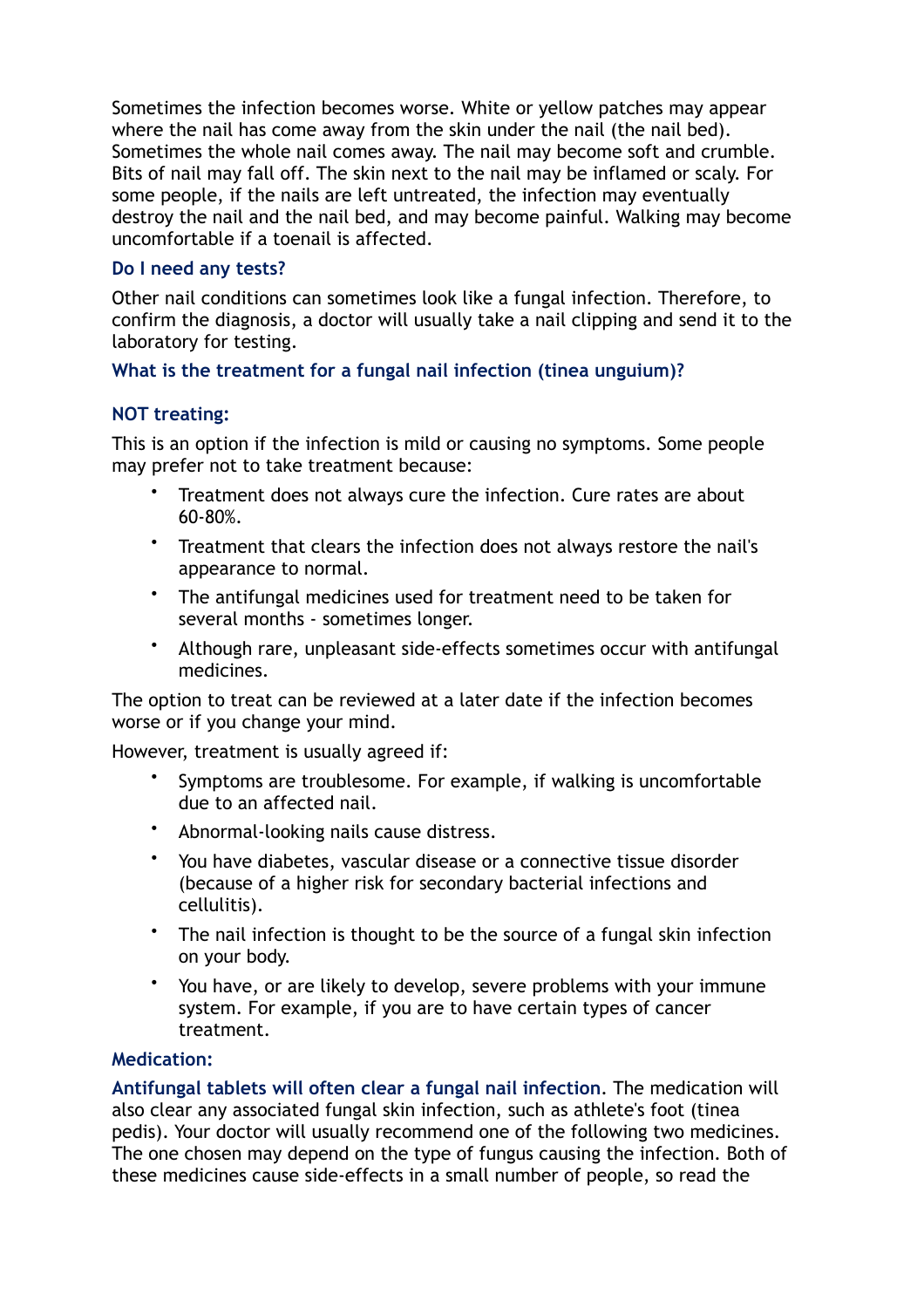packet that comes with the medicine for a full list of cautions and possible sideeffects.

- [Terbinafine](http://patient.info/medicine/terbinafine-tablets) tablets. The usual adult dose is 250 mg once a day; for between six weeks and three months for fingernails, and for three to six months for toenails. Visible improvement can be expected after the end of two months of treatment for fingernails and three months of treatment for toenails.
- [Itraconazole](http://patient.info/medicine/itraconazole-for-fungal-infections-sporanox) tablets. This is usually given as pulsed treatment. That is, for an adult: 200 mg twice a day for one week, with subsequent courses repeated after a further 21 days. Fingernail infections require two pulsed courses and toenail infections require at least three pulsed courses.

Studies suggest that in about 5 in 10 cases the nail will look fully normal again after treatment. In about a further 2 in 10 cases the fungus will be cleared from the nail after treatment but the nail does not look fully normal again. Fingernails tend to respond better to treatment than toenails do. One reason for treatment to fail is because some people stop their medication too early.

#### **Antifungal nail paint (nail lacquer):**

A nail lacquer that contains the antifungal medicine amorolfine is an alternative for most (but not all) types of fungi that infect nails. You can buy [amorolfine nail](http://patient.info/medicine/amorolfine-for-fungal-nail-infections-curanail-loceryl-omicur)  [lacquer](http://patient.info/medicine/amorolfine-for-fungal-nail-infections-curanail-loceryl-omicur) from pharmacies as well as obtaining it on prescription. However, this tends not to work as well as medication taken by mouth. This treatment may be useful if the infection is just towards the end of the nail. This treatment does not tend to work so well if the infection is near the skin, or involves the skin around the nail.

The nail lacquer has to be put on exactly as prescribed for the best chance of success. You may need six months of nail lacquer treatment for fingernails and up to a year for toenails.

[Tioconazole](http://patient.info/medicine/tioconazole-for-fungal-nail-infections-trosyl) is another solution that can be applied to the nail. It is available on prescription, although research trials suggest it does not work as well as amorolfine.

#### **Nail removal:**

If other treatments have failed, an option is to have the nail removed by a small operation done under local anaesthetic. This is combined with treatment with antifungal medication.

#### **What to look out for with treatment:**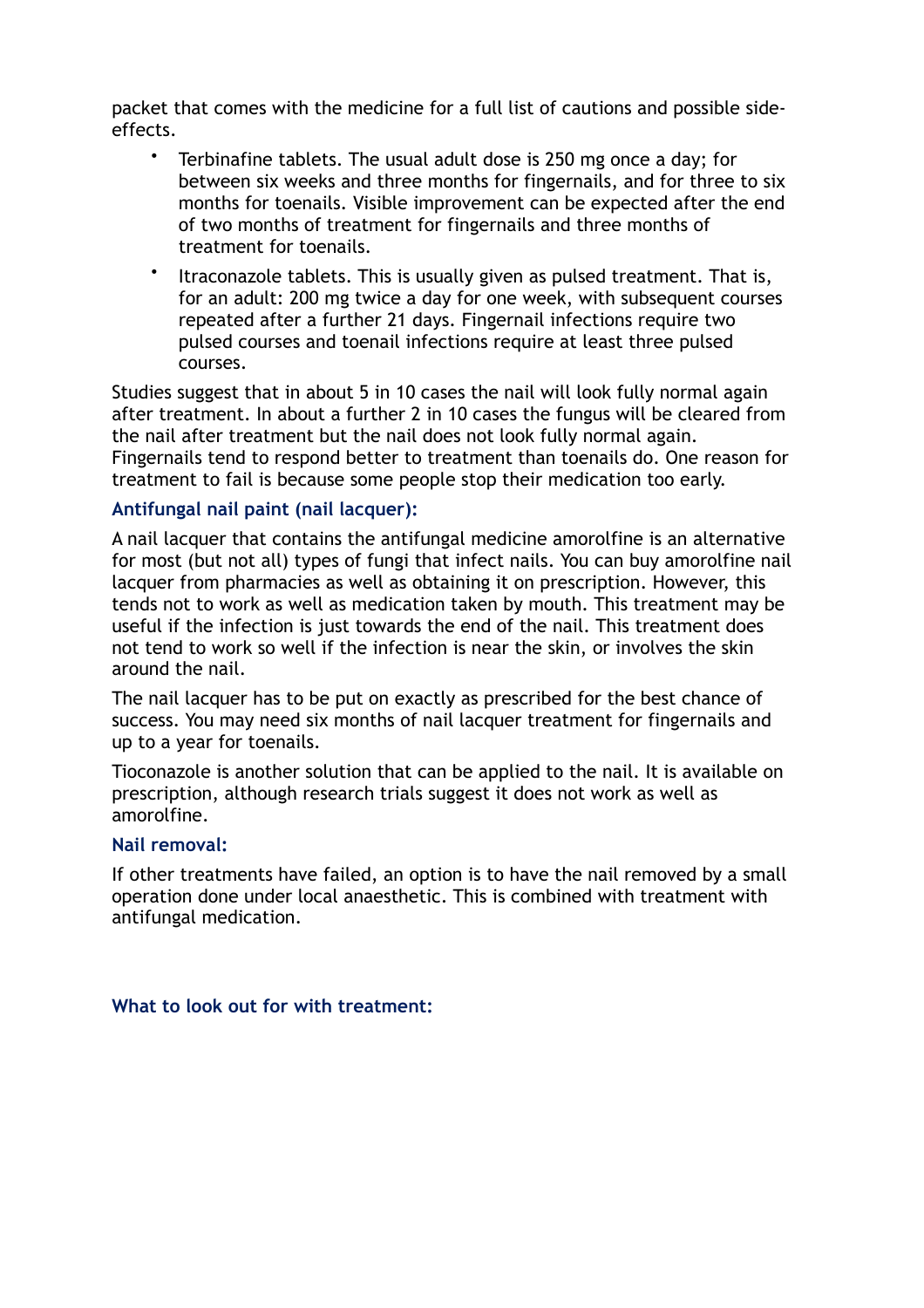

The fungi that are killed with treatment remain in the nail until the nail grows out. Fresh, healthy nail growing from the base of the nail is a sign that treatment is working. After you finish a course of treatment, it will take several months for the old infected part of the nail to grow out and be clipped off. The non-infected fresh new nail continues growing forward. When it reaches the end of the finger or toe, the nail will often look normal again.

Fingernails grow faster than toenails, so it may appear they are quicker to get back to normal. It may take up to a year after starting treatment before toenails look completely normal again and six months for fingernails to look completely normal.

Consult a doctor if there does not seem to be any healthy new nail beginning to grow after a few weeks of treatment. However, the infection can still respond to treatment even after you finish a course of medication. This is because the antifungal medication stays in the nail for about nine months after you stop taking medication.

## **What can I do to help?**

Take medication as directed and do not give up without discussing this with a doctor.

Side-effects are uncommon with modern medication but tell a doctor if you notice any problems with treatment.

Tips on nail care if you have a nail infection, with or without taking medication, include the following:

- Keep your nails cut short and file down any thickened nail.
- Use a separate pair of scissors to cut the infected nail(s) to prevent contaminating the other nails. Do not share nail scissors with anyone else (for the same reason).
- Avoid injury and irritants to your nails. For example, if fingers are affected, use cotton and vinyl gloves for wet work. Use heavy cotton gloves for dry work.
- If toenails are affected, wear properly fitted shoes with a wide toe box.
- Keep your feet cool and dry as much as possible.

## **Preventing fungal nail infection (tinea unguium):**

Studies suggest that in about 1 in 4 cases where the infection has been cleared from the nail, the infection returns within three years. One way to help prevent a further bout of nail infection is to treat athlete's foot (tinea pedis) as early as